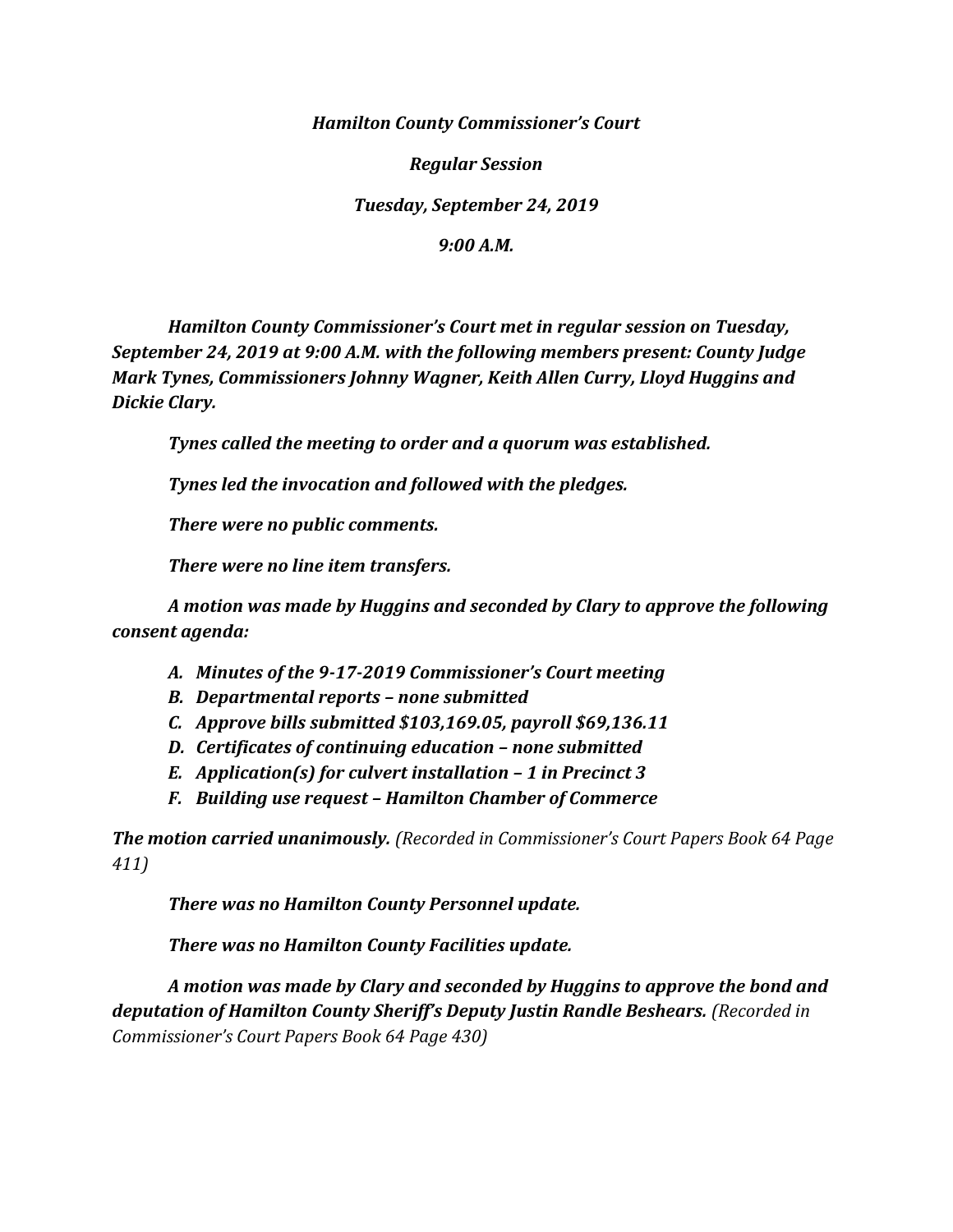*A motion was made by Wagner and seconded by Curry to ratify the interlocal agreement with Burnet County for inmate housing. The motion carried unanimously. County Clerk did not receive a copy.*

*A motion was made by Huggins and seconded by Clary to add an addendum to include the new language regarding longevity. The motion carried unanimously. (Recorded in Commissioner's Court Papers Book 64 Page 439)*

*Clary spoke of the legislative conference that he attended and let the court know that there were going to have revise the Hamilton County Subdivision Rules. It will be put at a later date to review and discuss.*

*A motion was made by Huggins and seconded by clary to receive the plat submitted by Mike Krieger in to the Hamilton County Plat records. The motion carried unanimously. (Recorded in Commissioner's Court Papers Book 64 Page 443)*

*On agenda item # 15 Clary talked about HB 3143 extended the tax abatement act for 10 more years. He told the court that they can still give tax abatements, but the requirements have changed. He said that we may need to look into our tax abatement policy to see what if any changes need to be made.*

*Clary then mentioned SB944 that is pertaining to records retention, public information act, and personal devices that may have business related matters on them.* 

*Clary said that those were the main things talked about at the legislative conference and he wanted to let the court know.*

*The court agreed to continue having the Hamilton County Commissioner's Court meeting on every 2nd and 4th Tuesdays of each month reserving the right to call a special called meeting if need be. (Recorded in Commissioner's Court Papers Book 64 Page 444)*

*Order Appointing Assistant Auditor is recorded in Commissioner's Court Papers Book 64 Page 445.*

*Tynes adjourned the court at 9:30 A.M.*

*County Judge*

*\_\_\_\_\_\_\_\_\_\_\_\_\_\_\_\_\_\_\_\_\_\_\_\_\_\_\_\_\_\_\_\_\_\_\_\_\_\_\_\_\_\_\_\_\_\_\_\_\_\_\_\_\_\_\_\_\_\_\_*